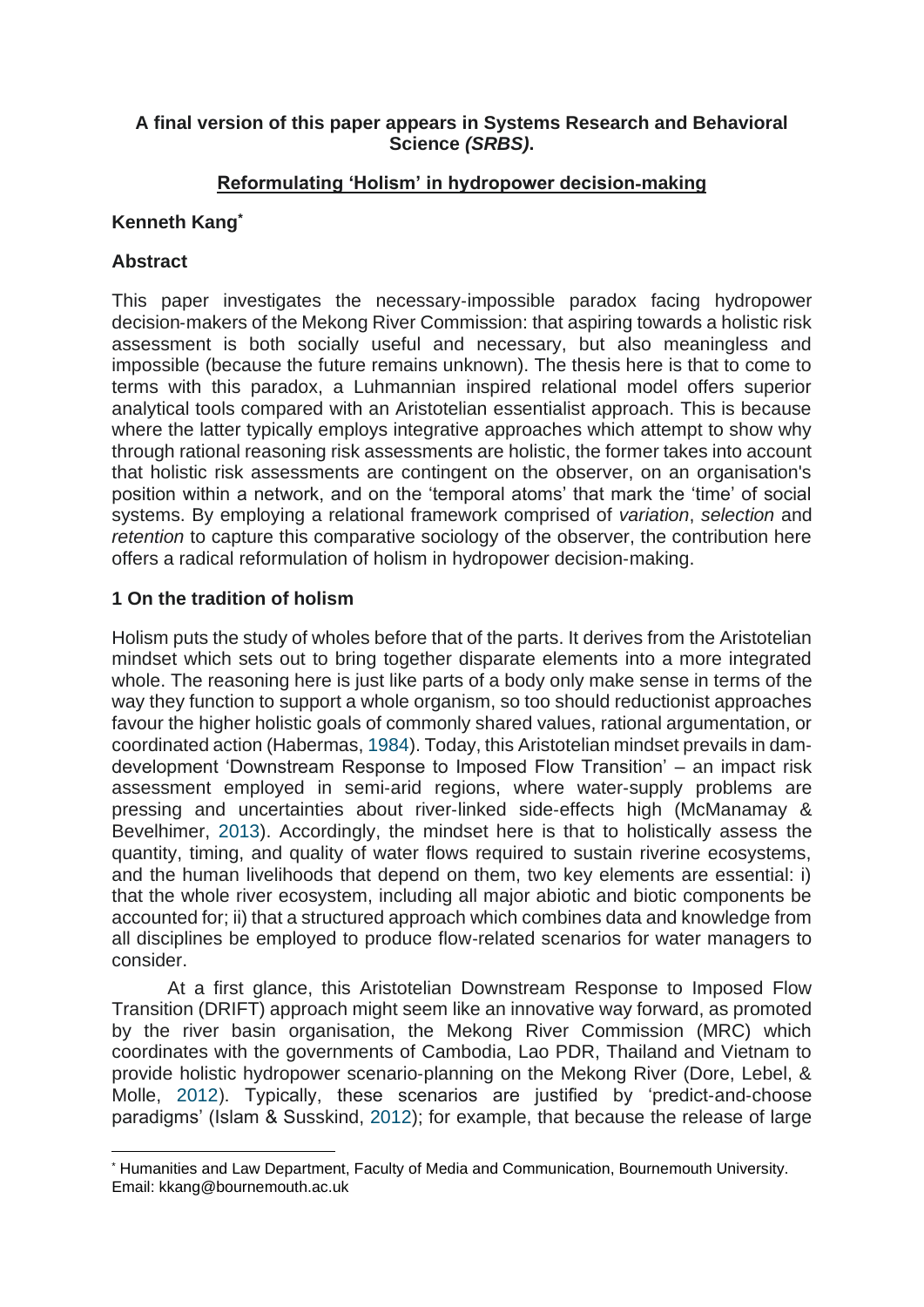amounts of water from hydropower dam X is predicted to scour/not scour the river bed's sediment, we recommend policy agenda A. Of course, there is no denial that such DRIFT results and subsequent policy recommendations are necessary for informing decision‐making. Yet at the same time, this emphasis that justification can ultimately be sought only in the predicted results of DRIFT, also leads back to a paradox that the impossible is postulated as necessary. Why? It is because the impossibility problem of full prediction will always re-enter decision-makers in the questions of: Who can say with certainty whether the 'consequences' that are not directly produced by DRIFT results will actually follow? Who can rule out the possibility that unforeseen consequences may in fact change the results of DRIFT? And who can guarantee that the DRIFT results themselves are legitimate DRIFT results?

This brings us to the research problem of the paper: if it is true that aspiring towards a holistic DRIFT is both necessary but also impossible (because the future remains uncertain), how then might hydropower decision‐makers fully embrace and openly exhibit this paradox? Under these circumstances, perhaps what we need is neither blind faith in the necessity of 'full prediction', nor a more trenchant critque of the impossible advocating for 'no prediction', nor content with a 'somewhere between' approach (Allen, [2000\)](https://onlinelibrary.wiley.com/doi/full/10.1002/sres.2635#sres2635-bib-0002) ‐ that would be merely an easy way out of the necessary/impossible paradox. Rather, what we need most is a new guideline or framework which takes into account that a holistic DRIFT is contingent on the observer, on an organisation's position within a network, and to the 'temporal atoms' that mark the 'time' horizons of social systems (Rabinow, [2008\)](https://onlinelibrary.wiley.com/doi/full/10.1002/sres.2635#sres2635-bib-0033). Drawing upon the works of Niklas Luhmann, this, I propose, is best theoretically captured by employing a relational framework comprised of *Variation*, *Selection* and *Retention*: namely, how *variations* set in when *selection* and *retention* take place. In the context of the MRC's DRIFT scenario planning which this paper will employ to illustrate the nuances of hydropower decision‐making, this can be summarised as follows: that variable DRIFT results set in, when the selection is made by the MRC to implement hydropower scenario planning and retain legitimacy in decision-making.

In what follows, I will first provide a brief summary of how a relational methodology, or 'comparative sociology of the observer' (Fuchs, [2009\)](https://onlinelibrary.wiley.com/doi/full/10.1002/sres.2635#sres2635-bib-0010), can help flesh out some of the problematic implications of the Aristotelian inspired DRIFT approach (section [2\)](https://onlinelibrary.wiley.com/doi/full/10.1002/sres.2635#sres2635-sec-0002). I will then explain how a relational methodology radically reformulates the notion of holism (section [3\)](https://onlinelibrary.wiley.com/doi/full/10.1002/sres.2635#sres2635-sec-0003), followed by the main body which aims to improve the conceptualisation of holism, wherein I employ the MRC's DRIFT as the contextual background to illustrate the intricacies of hydropower decision‐making (section [4\)](https://onlinelibrary.wiley.com/doi/full/10.1002/sres.2635#sres2635-sec-0004). Finally, reflections on the problem of holism are reached in the last section.

### **2 Fleshing out the problematic implications of holism**

To this present day, a threefold concept of 'integrated management' remains highly influential in the Aristotelian inspired DRIFT approach: that integration equates a unified whole equalling the total sum of its parts, and that by making use of human rationality the assessment of DRIFT can be steered in the direction towards holism. This section shares none of these suppositions and will instead flesh out some of the problematic implications of this Aristotelian mindset.

At a first glance, a relational methodology appears to share many commonalities with post‐modernist critque: that modern society simply imbues too little visible harmony for such Aristotelian dictum of a whole composed of parts. This is not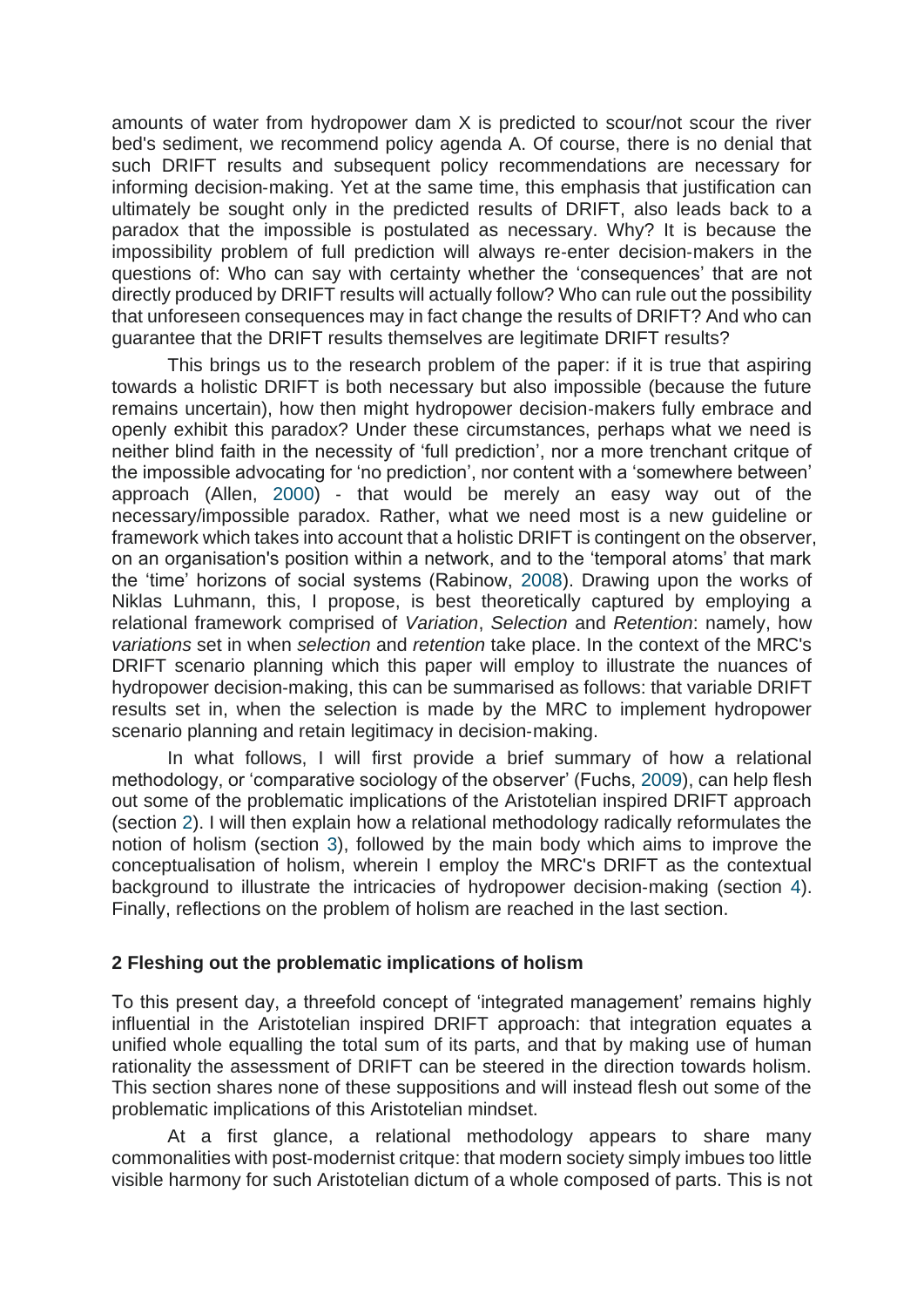difficult to see given that the 'water‐food‐energy' nexus intermesh with each other in so many different ways that there is simply no collective adding up of perspectives, but rather a differentiation into singular horizons, as reflected in several recent critiques of integrated water management (Lejano, Ingram, & Ingram, [2013;](https://onlinelibrary.wiley.com/doi/full/10.1002/sres.2635#sres2635-bib-0019) Saravanan, McDonald, & Mollinga, [2009\)](https://onlinelibrary.wiley.com/doi/full/10.1002/sres.2635#sres2635-bib-0037). However, where relational methodology and post-modernist critique diverge is where the approach denies the concept of a general (human) rationality. This is because from a relational perspective, the rationale that it is enough to use one's own reason in order to find the true state of reality, is wholly inadequate to the complexity of modern society. Instead, accordingly here, rationality is best conceptualised as the construction of a social (communication) system (Moeller, [2012\)](https://onlinelibrary.wiley.com/doi/full/10.1002/sres.2635#sres2635-bib-0027).

Of course, this conceptual stance is not to deny that people cannot think and implement actions themselves, but what is suggested is that people are no longer entirely in charge. A scientist eager to provide a 'holistic' DRIFT may employ multivariate models to predict fish richness or riparian vegetation responses to changes in river flows (McManamay & Bevelhimer, [2013\)](https://onlinelibrary.wiley.com/doi/full/10.1002/sres.2635#sres2635-bib-0026). But in order for DRIFT results to be of significance and meaningful relevance, policy-makers must also employ a parallel assessment of the social side‐effects which may occur under various differentiated flow regimes. Hence, the rationale of the policy‐maker is dependent not only on scientific findings, but moreover, on the self‐enhancing, self‐maintenance of other social (communication) systems, such as the economy, politics, mass-media and so forth. In short, the point here is not to merely reiterate an Aristotelian plea for 'interdisciplinarity', but rather it is to suggest a far more disturbing observation: that it is primarily social communication systems, not people, which actually stimulate and perpetuate the processes of societal rationalization.

If one accepts this sociological insight, then this has dramatic consequences for narratives which assume that integrative approaches can steer DRIFT results in the direction towards holism. For the issue here is that in a hyper complex society where different social systems employ different 'unrankable' (Roth, [2017\)](https://onlinelibrary.wiley.com/doi/full/10.1002/sres.2635#sres2635-bib-0035) versions of rationality (scientific justice, economic justice, juridical justice), this disturbingly means there can be no natural equilibrium and no unilateral control of any one system over another. This does not imply each social system does not wish to be heard by other systems. But what is implied is that each social system can only ever talk to itself about other systems, as exemplified when the systemic rule of rationality determines that all scientific observations of DRIFT takes place first on scientific terms, and re‐ contextualised from an economic or legal point of view only second. This is not necessarily a bad thing of course, but what is suggested is that social systems have an innate tendency to talk past each other, just like ships passing each other in the dead of night, which raises the question to be explored next: how can analysis rediscover and reconceptualise holism, and how to do this without bemoaning the loss of holism?

#### **3 Reformulating the notion of holism**

Relationalism offers a counter‐intuitive methodology for reformulating holism. This is because from the perspective of relationalism, the traditional notion of integration, the bringing together of disparate elements into a more holistic whole serves only to emphasize the 'realness' of social aspirations (Luhmann, [2018\)](https://onlinelibrary.wiley.com/doi/full/10.1002/sres.2635#sres2635-bib-0025), rather than as concrete blueprints for action. Hence, this explains why DRIFT results which describe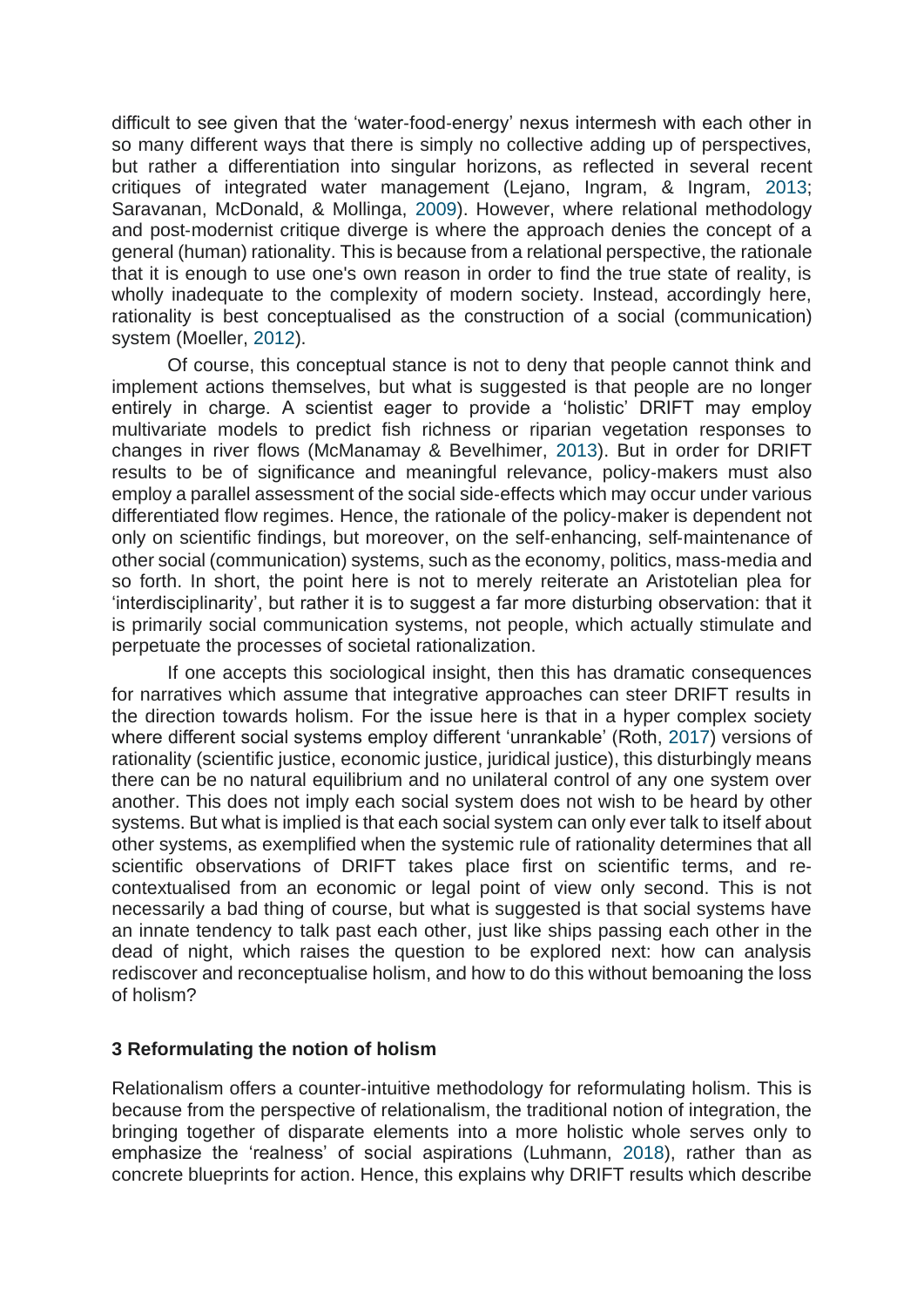themselves as 'holistic' are frequently impaired whenever the criticisms of capitalist hijacking (Molle, [2008\)](https://onlinelibrary.wiley.com/doi/full/10.1002/sres.2635#sres2635-bib-0028), or scientific complexity (Salzman & Thompson, [2007\)](https://onlinelibrary.wiley.com/doi/full/10.1002/sres.2635#sres2635-bib-0036) are directed at them. Of course, this is not to say that aspiring towards a holistic DRIFT is a meaningless endeavour. But what is suggested is that before jumping ahead to the question of 'What DRIFT results are accurate?', a vital preliminary question first needs to be grappled with, 'How can one observe and describe adequately the decision‐ making processes of DRIFT'? The relational answer: by denuding the social from facile impressions of progress, which in the context of DRIFT discourses, is best acquired by conceptualising integration not as a process better or more holistic than disintegration, but as the interrelations between social systems (Borch, [2011\)](https://onlinelibrary.wiley.com/doi/full/10.1002/sres.2635#sres2635-bib-0006). Indeed, this we may call a relational non‐essentialist reformulation of integrated holism.

It is important to realise that 'interrelations' refers here not to an easy-to-grasp reality of inter‐systemic connections. On the contrary, it refers to a paradoxical re‐ assertion of the cognitive separation of systems. This is best conceptually captured in the schema of system‐environment differentiation, which from a relational perspective offers a more accurate understanding of homogeneity compared to the traditional Aristolean parts‐whole model. To briefly summarise, this schema postulates that a system (such as an organisation) is necessarily less complex than its social environment, because, to operate efficiently, a system can only select a limited amount of all the information that is available outside its boundaries (Luhmann, [1995\)](https://onlinelibrary.wiley.com/doi/full/10.1002/sres.2635#sres2635-bib-0021). In other words, it is only through the reduction of a systems environmental complexity can the conditions for systemic interrelations be built (Valentinov, [2014\)](https://onlinelibrary.wiley.com/doi/full/10.1002/sres.2635#sres2635-bib-0039), as Luhmann scientifically sums up, 'reduction is a necessary condition for the ability to resonate; reduction of complexity is a necessary condition for building complexity' (Luhmann, [2004\)](https://onlinelibrary.wiley.com/doi/full/10.1002/sres.2635#sres2635-bib-0023).

|                                        | Aristotelian<br><b>Philosophy</b>                                 | <b>Environment</b><br><b>System</b><br>$\blacksquare$<br><b>Differentiation</b>                                          |
|----------------------------------------|-------------------------------------------------------------------|--------------------------------------------------------------------------------------------------------------------------|
| Relation<br>between Parts<br>and Whole | The whole is greater<br>than the sum of parts                     | The whole is less than the sum of<br>its parts                                                                           |
| of<br>Focus<br>Method                  | <b>Essentialism</b><br>(contingency)<br>to<br>necessity)          | <b>Relationalism</b><br>(necessity<br>to<br>contingency)                                                                 |
| Focus of the<br>Observer               | Prescription (What are<br>holistic<br>accurate<br>DRIFT results?) | Description (How can one observe<br>adequately<br>describe<br>the<br>and<br>decision-making<br>0f<br>processes<br>DRIFT) |

The difference between Aristotelian philosophy and system‐environment differentiation can be summarised in the table below:

To illuminate the analytical power of a system‐environment reformulation of an integrated holistic DRIFT, this paper proposes a Luhmannian inspired relational framework comprised of *variation*, *selection* and *retention* (Luhmann, [2012\)](https://onlinelibrary.wiley.com/doi/full/10.1002/sres.2635#sres2635-bib-0024). What is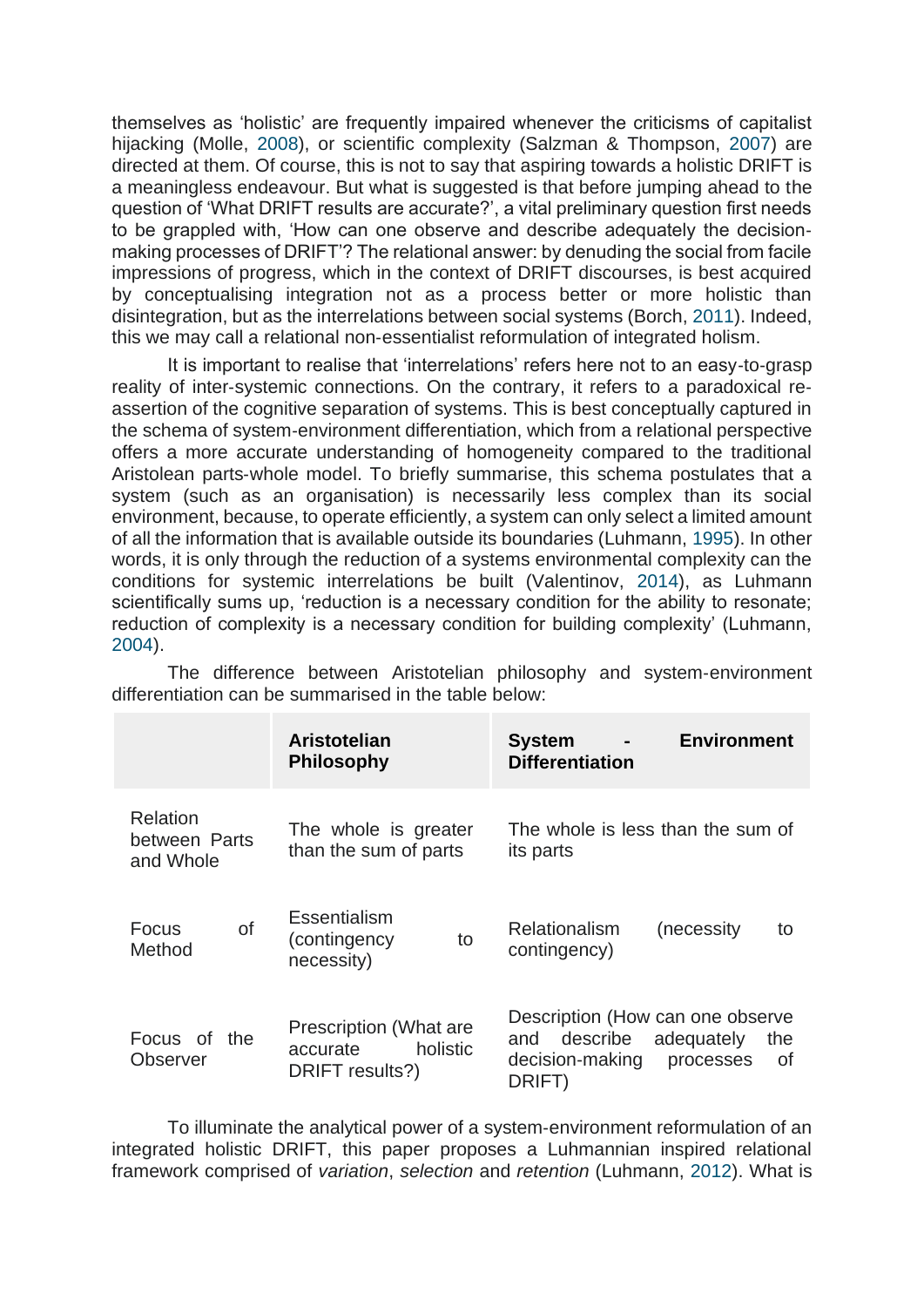innovative here is how the framework rectifies the original intentions of holism not by merging disciplines or disparate elements, but by releasing the possibilities of self‐ observing a DRIFT, by freeing the analysis from the conventional limits of disciplines such as science, economics, politics or law. Admittedly, this does not mean the proposed relational framework is more privileged relative to Aristotelian inspired DRIFT approaches, but what is acknowledged, is that the framework rest on a different kind of blind spot. This being namely the conceptual stance to focus analysis on the level of the MRC's organisational chain of decision‐making processes (of one decision generating endless DRIFT decision‐making), as opposed to second‐guessing the 'minds' of individual scientists or politicians participating in DRIFT. Hence, the blind spot here resides as the analysis observes from within the MRC's DRIFT decisionmaking machinery, a bit like the Walt Disney 3D animation 'Inside Out': the analysis gazes out onto individuals who, from this observational level, are perceived as alien bodies along with everything else (including natural features such as rivers). This may not sound very nice. But what this indifference towards individuals and natural features does do is paradoxically take them more seriously: it acknowledges that these alien bodies remain excluded from society and hence are marginalised, and that the only way they can become relevant is if they are incorporated into social communication. Indeed, to the research problem of *how to come terms with the MRC's necessary to holistically proceed/impossible to achieve DRIFT paradox*, this is best captured by employing a relational framework which precisely captures the complexities of social communication, as shown below:

*Variation* captures the repertoire of possibilities afforded by social systems, when the selection is made by the MRC to implement DRIFT scenario planning and retain legitimacy in decision‐making.

*Selection* captures how the MRC's DRIFT (in)decision processes routinely emerges from the conflicting requirements of different social systems.

*Retention* captures the MRC's ability to register and process the variable conditions which may interrupt the link between variation and selection, between DRIFT forecastability and organisational rationality.

Admittedly, this does not mean the relational framework will automatically win that race to improve the conceptualisation of the MRC's DRIFT. After all, the world will always be more complex than any given conceptual system. Nonetheless, what the relational framework can do is enable one to catch up, at least for a little while – and this is useful for helping us understand how the MRC's DRIFT may find a way into the 'futurity' of society, to get to grips with the range of possible meanings attached to DRIFT results by a multiplicity of highly differentiated observing systems.

### **4 Improving the conceptualisation of holism**

#### **4.1 Variation**

Variation captures the MRC's accommodation of possible DRIFT results. It represents the surprise factor and the potential production of system intelligence. Variation, however, is never completely open. What can be detected and processed as possible DRIFT results at any time, depends upon the MRC's stream of accompanying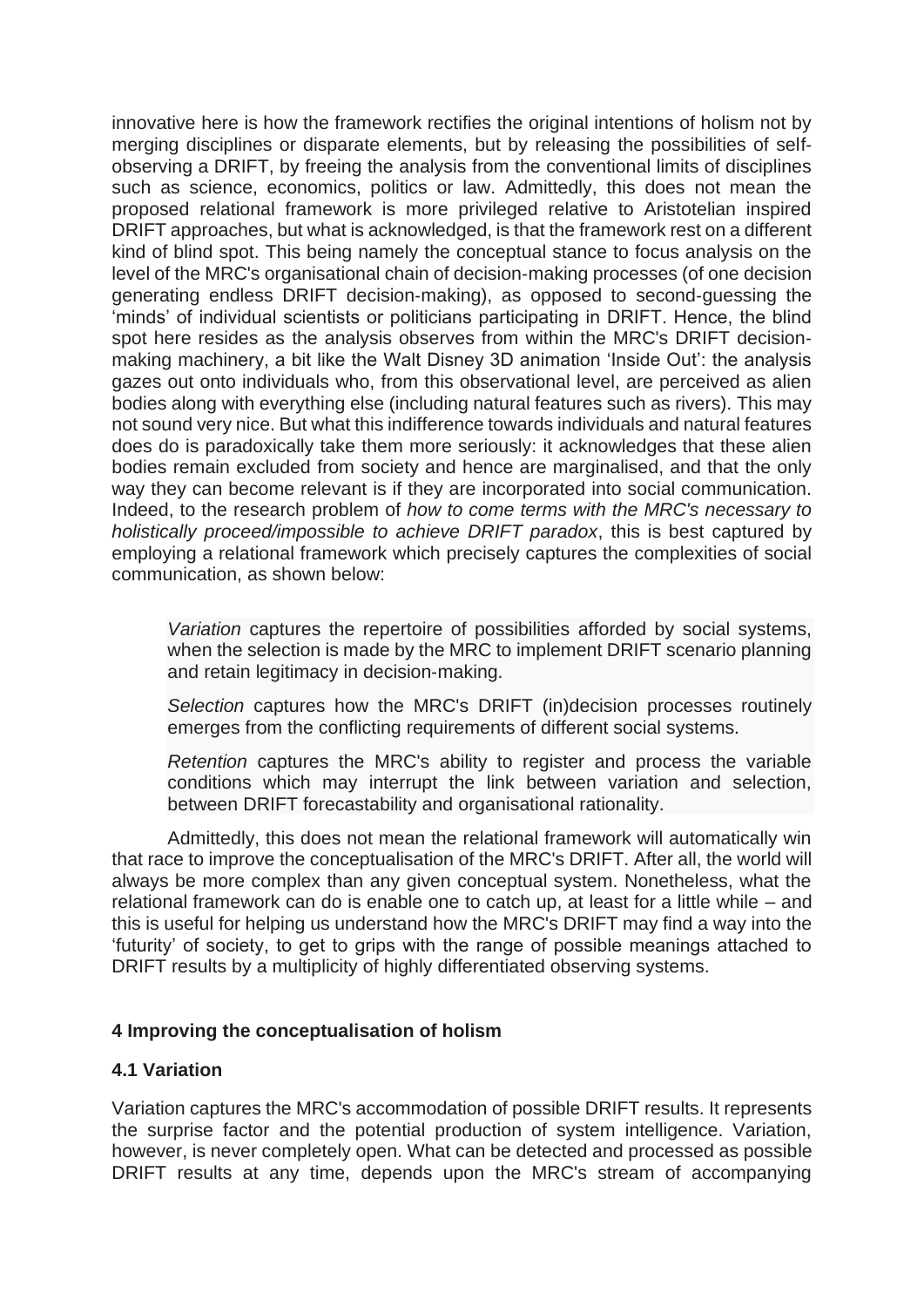redundancies, which in this context, is the selection by the MRC to implement hydropower scenario planning and retain legitimacy in decision‐making. But how then does hydropower planning limit the possible structural variation of an MRC's DRIFT results?

Consider the manner in which hydropower infrastructure 'technicalises' the MRC's DRIFT through the medium of the code work/fails, and its derivatives such as controllable water flows/uncontrollable water flows. What one finds is that the risk of a sudden uncontrolled water release will not directly change the MRC's DRIFT results, but rather the organisation will change itself, as afforded by, elicited from or ascribed by the dynamics of social systems. On the one hand, this is because each social system produces an intense *sensibility to specific questions*, (i.e. an attribution rule which falls within its specialised focus). For example, the science system reconstructs the risk of a sudden uncontrolled water release according to the severity of ecological damage calculated from hydrological models based on the watershed, aquifer, or river (sub)basin. The economic system reconstructs the risk according to the 'least‐cost expansion planning' (Lahmeyer International, [2004\)](https://onlinelibrary.wiley.com/doi/full/10.1002/sres.2635#sres2635-bib-0018) of whether financial systems can endure the possibility of a stock market crash which could render investments in the infrastructure development worthless. The political system reconstructs the risk according to whether the deployment of state authorities such as the police, or where necessary, the military are able to maintain and restore public order. And the legal system reconstructs the risk according to whether the employed institutional framework is adequate to deal with legal liability issues, such as monetary compensation for the loss of human life, ecological habitat, or investment property.

On the other hand, these differentiated criteria of success and relevance arise also because each social system simultaneously develops a great *indifference towards everything else*, including the operational logics of other systems. For example, in order for science to remain distinct from its environment and thus continue its quest for greater understanding of the relationship between hydrological and ecological systems (Richey et al.,  $2000$ ),<sup>1</sup> it must develop indifference towards other operational logics, such as the monetary benefits gained from DRIFT results appeasing the interest of developers. Similarly, when investment risk assessments of a hydropower dam are devised, it is reasonable to suppose that the financial system will remain indifferent towards all those values that do not translate into the language of prices, such as the informal economy of 'untaxable' fisheries which do not contribute directly to government income (Barlow, [2016\)](https://onlinelibrary.wiley.com/doi/full/10.1002/sres.2635#sres2635-bib-0005). Likewise, when the risk of ecological damage to wild‐capture fisheries is calculated, the political system cannot always rely on scientific truths to help out, because these truths must also be supportable politically, and in line with the policy agenda of prioritising electricity generation to power development. Lastly, when one claims that the 1995 Mekong Agreement is ecologically unethical, this cannot be assumed to be unlawful, for the legal system must remain limited to the rules of the treaty instruments which set them up, whereby it is the conduct of state practice, not actual factual harm, which the law can understand and consider as lawful or unlawful (Kang, [2018a,](https://onlinelibrary.wiley.com/doi/full/10.1002/sres.2635#sres2635-bib-0013) [2019\)](https://onlinelibrary.wiley.com/doi/full/10.1002/sres.2635#sres2635-bib-0015).

If it is true then that in modern society social systems are becoming more independent from each other, and thus increasingly able to follow their own logic, then this description helps to explain how variation is offered to the MRC's DRIFT. It explains how the *selective indifference* of social systems ‐ the internal construction of

<sup>&</sup>lt;sup>1</sup> For example, between how hydrological flooding affects riparian fishing productivity.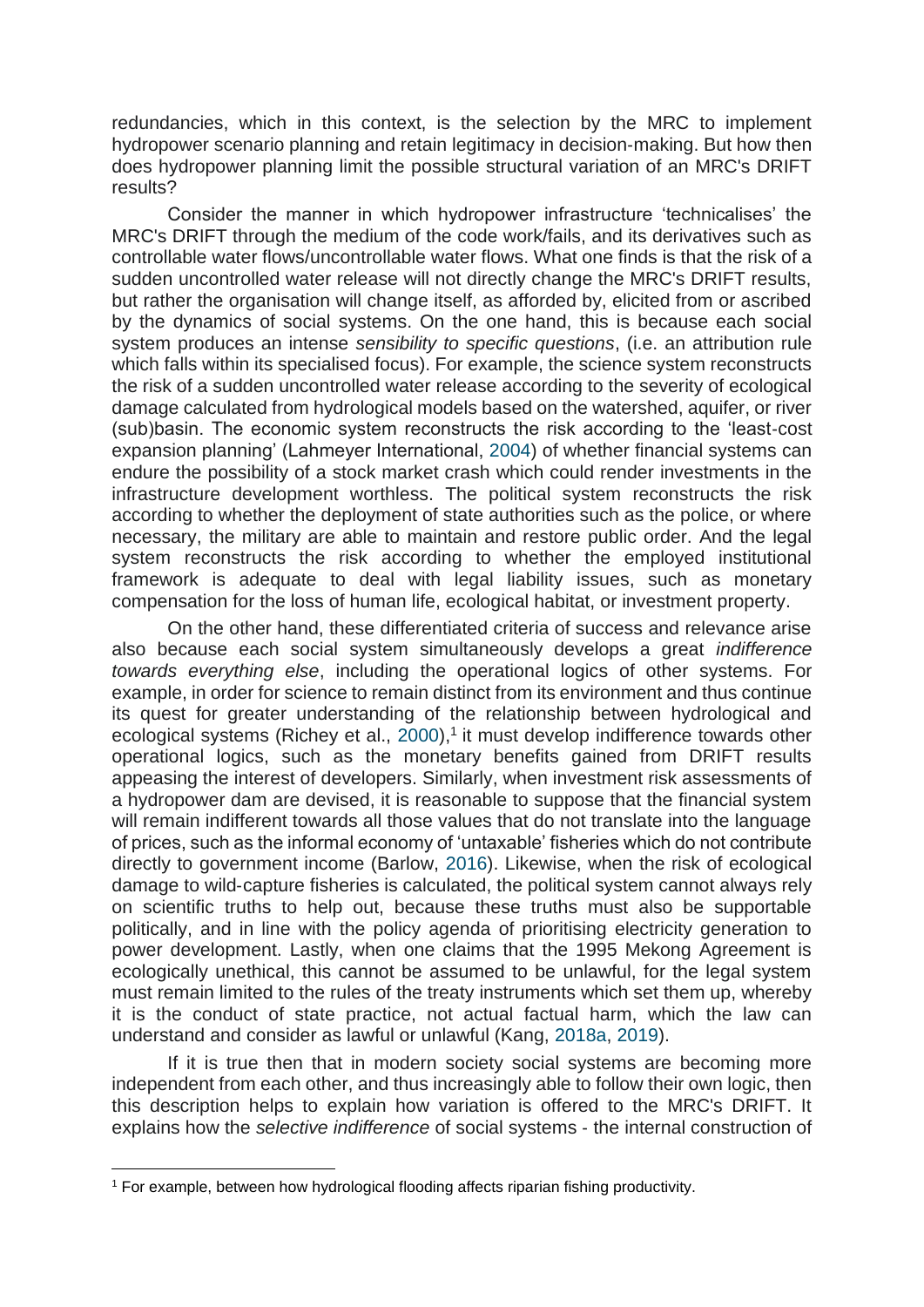simpler model worlds - enables an unburdening of each social system from the need to have to reconstruct the world in each aspect. It explains why this prior reduction of complexity produces in turn a new found internal complexity within each social system, making possible the great achievements of science, economics, politics, and the law. And it explains why this increased internal complexity, clears the way for a hand in hand overall increase in the number of variant DRIFT possibilities, as each social system enables the other by introducing their own functional specialisation into each other (Djanibekov, Van Assche, & Valentinov, [2016\)](https://onlinelibrary.wiley.com/doi/full/10.1002/sres.2635#sres2635-bib-0008). For example, the politically acceptable threshold level of a hydropower dam water release for irrigation purposes in the Lower Mekong region, will reappear as a factor that reduces or increases profits in the economic world of energy supply distribution, while the language of profit derived from income revenue of this energy supply, will reappear in the world of politicians as a limitation on how far promises can be made to guarantee a river's right to 'natural' flow (Kang, [2019\)](https://onlinelibrary.wiley.com/doi/full/10.1002/sres.2635#sres2635-bib-0015). Similarly, the 'cumulative impact assessment' (Keskinen & Kummu, [2010\)](https://onlinelibrary.wiley.com/doi/full/10.1002/sres.2635#sres2635-bib-0016) of the scientist will reappear as a factor that increases or reduces the standard protection level of the law, while the legal framework, such as the Dutch Delta Act plan reappears in the world of the Mekong scientist as the policy code for land use risk‐ management. In short, due to this process whereby social systems feed into each other and adjust to each other in order to maintain their 'andness' (i.e. 'holistic outlook'), this above all explains how DRIFT results acquire meaning and significance within society. But what mechanisms are available to ensure that such variation of constraints remains visible, despite the innate tendency for alternatives to disappear into the unseen (i.e. the principle of selective indifference)? The answer can be found in the systemisation of selections set in motion by the decision‐making processes of the MRC, as will be explored next.

# **4.2 Selection**

*Selection* captures how the MRC's DRIFT (in)decision processes routinely emerges from the conflicting requirements of different social systems. This does not mean social systems themselves determine DRIFT results, but what they do enable is a framework that offers the MRC a selection of constraints as designated by the principle of variation. For example, when implementing DRIFT scenario planning along the transboundary Mekong River, the MRC will usually have to link up to at least four social systems. It must be able to communicate economically (e.g. the monetary gains or losses of any goods that a river provides), politically (e.g. interpreting what might be politically opportune in the future), scientifically (e.g. calculating the severity rating of minimal in‐stream river flow) and legally (e.g. ensuring that DRIFT procedures do not breach international law). In practice, this means that it is no longer possible to perceive the MRC's DRIFT results as a singular unit. Instead, all perfection of unity must be abandoned because the DRIFT itself becomes differentiated into a realm of sub- and alternative systems. Every link to a social system will re-establish the boundaries between what the MRC's DRIFT selects as its redundancies (results), and what it excludes and observes as all other systemic communications. And every increase in systemic variation will steer the MRC's DRIFT towards the direction that it comes to represent flexibility and randomness.

This description of a 'heterophonic' (Andersen, [2003a\)](https://onlinelibrary.wiley.com/doi/full/10.1002/sres.2635#sres2635-bib-0003) decision‐making process permanently oscillating between a range of rationalities and languages, offers both innovative ontological and epistemological insights. On the one hand,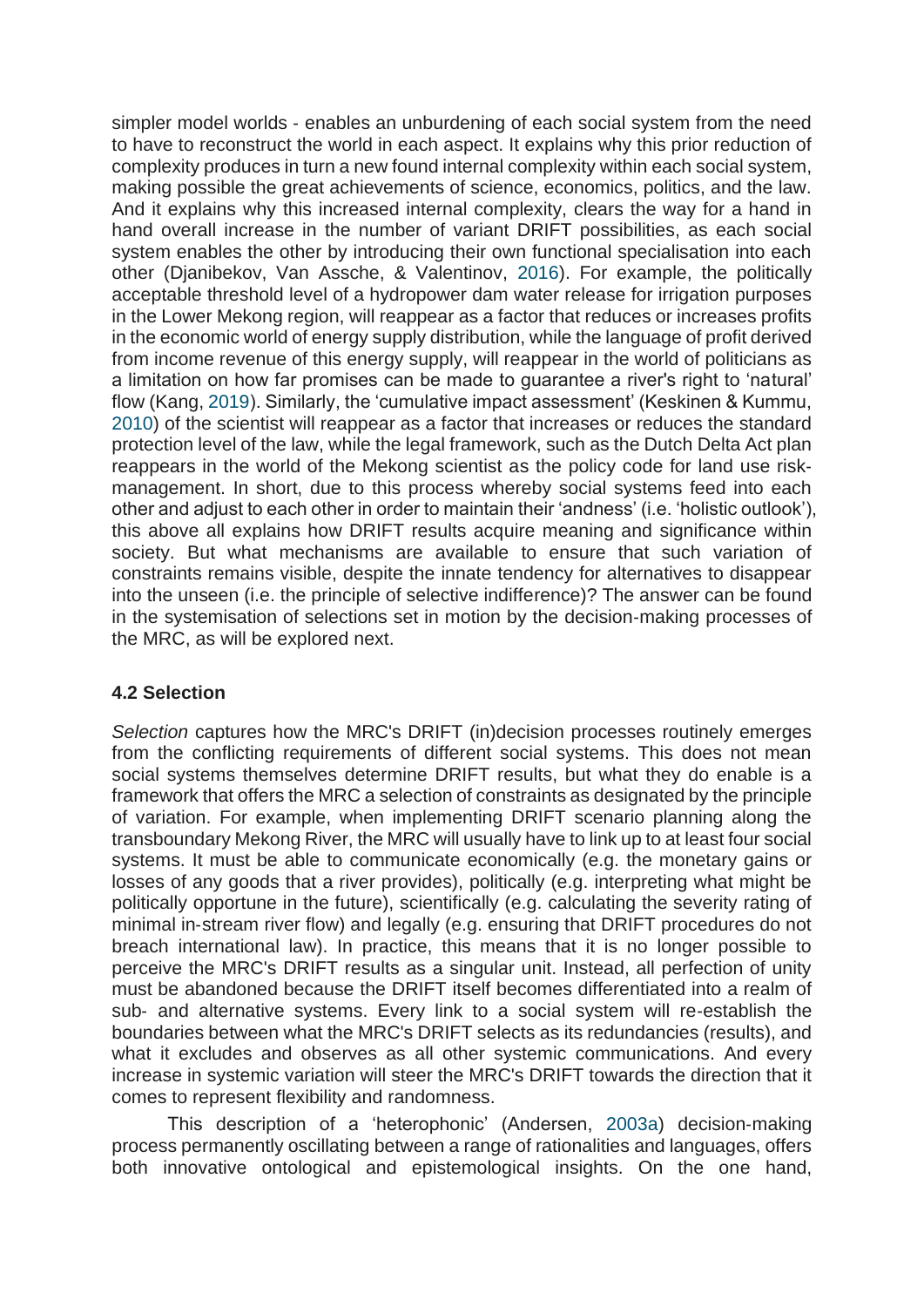ontologically, these functional insights provide the MRC a powerful conceptual grid to diagnose for whom the results of DRIFT are articulated as relevant or irrelevant for. The operators of the Yali Falls dam in Vietnam, for instance, might present its DRIFT benchmark as focused on assessing the dam's environmental impact. It might claim that the DRIFT's primary concern is to employ the logics of science and its formulas of risk minimisation. But in practice, empirical observation might diagnose that the DRIFT undermines the science system by evolving in such a way that the DRIFT results revolve around the economic interests of site suitability and electricity generation potential. As exemplified when the operators of the Yali Falls dam adopted a narrow definition of the project impact area, namely the national borders which may be acceptable from a political perspective, but are rejected as an absolute failure in terms of scientific basin wide planning, which includes taking into account of the transboundary impacts to neighbouring Cambodia (Wyatt & Baird, [2007\)](https://onlinelibrary.wiley.com/doi/full/10.1002/sres.2635#sres2635-bib-0041).

On the other hand, epistemologically, these conceptual insights also highlight how the MRC's DRIFT is essentially grounded in a decision-making paradox of undecidability. In contrast to an ordinary communication which only communicates a specific DRIFT result (e.g. the impact on fish migration from the Don Sahong dam in Laos is less than significant), the paradox of undecidability communicates also explicitly or implicitly ‐ that there are alternative results that could have been selected (e.g. the harmful impact on fish migration from the Thakho dam is less than the Don Sahong dam). Indeed, only a DRIFT diagnosis that is in principle undecidable, that is, if the rejected alternatives are also communicated can a decision about the results be communicated as a decision (Luhmann, [2000\)](https://onlinelibrary.wiley.com/doi/full/10.1002/sres.2635#sres2635-bib-0022). If a DRIFT diagnosis is reached that can only be answered in one way (e.g. why is the Don Sahong dam beneficial?), it lacks the property of 'undecidability' (Andersen, [2003b\)](https://onlinelibrary.wiley.com/doi/full/10.1002/sres.2635#sres2635-bib-0004) and therefore denies the MRC's DRIFT the ability to simultaneously potentialise alternatives. These so called 'one way' rational DRIFT results are therefore not rational results at all, and this is why one speaks of the loss of trust in the establishment, such as when the Thakho dam disappeared as an alternative to the Don Sahong dam (Campbell, Suhardiman, Giordano, & McCornick, [2015\)](https://onlinelibrary.wiley.com/doi/full/10.1002/sres.2635#sres2635-bib-0007). By contrast, the co-ordination of DRIFT would require analysis to observe not only what the MRC selects as its DRIFT results, but also the manner in which the MRC proceeds to limit its number of alternative DRIFT results. More specifically, this being the problem of how might the MRC's DRIFT handle the paradox between *invisibilising* the undecidability of decisions, so as to maintain certainty, and *visibilising* the alternativity of decisions, so as to maintain legitimacy? The answer can be found by exploring the manner to which the MRC's DRIFT retains itself, as will be explored next.

### **4.3 Retention**

*Retention* captures the MRC's ability to register and process the variable conditions which may interrupt the link between the decision-making paradox of selection and variation, between organisational rationality and DRIFT forecastability. On the one hand, this is because the more the MRC selects its alternative DRIFT results as being justified (e.g. the single dam's severity rating is low when cumulative dams are not considered), the less the other options will appear as alternative results, and thus the less the decision will appear as rationally 'decided'. On the other hand, the more the MRC communicates that there are real alternative DRIFT results to the one that has been selected (e.g. when cumulative dams are considered, the severity results are A,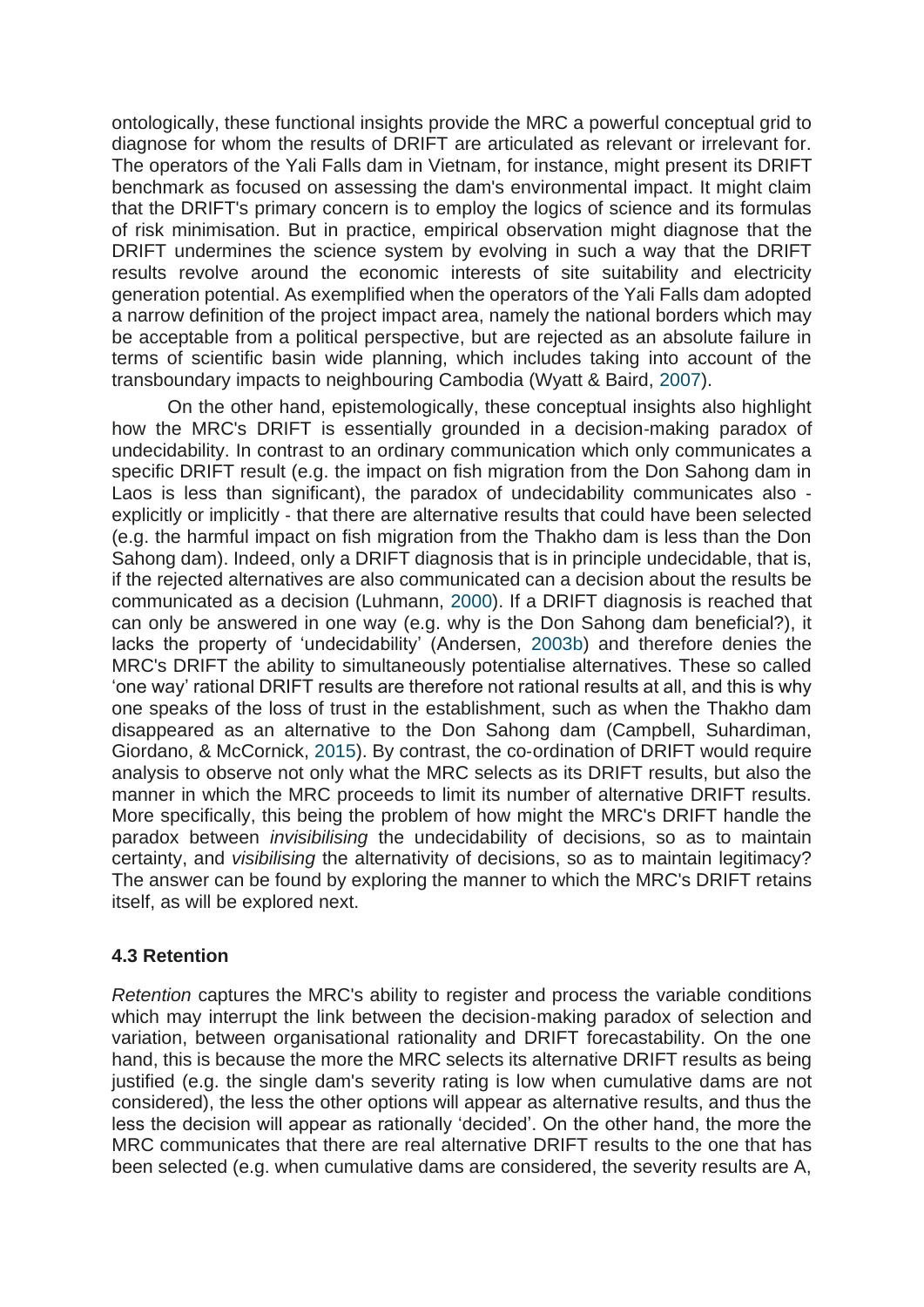B or C) the less the selected alternative will appear as justified and thus the less the decision will be accepted as 'decided'.

Of interest here is the question of how the MRC's DRIFT proceeds to invisibilise this paradox in order to retain legitimacy in decision‐making. If one observes how the MRC constructs causality so as to justify a course of DRIFT results and subsequent recommendations, what one finds is the employment of a typical policy churning formula: because of X being identified as wrong as supported by DRIFT results Y, the MRC should implement solution Z in order to resolve problem X. Here where X is selected it is usually the 'present future' (Luhmann, [1976\)](https://onlinelibrary.wiley.com/doi/full/10.1002/sres.2635#sres2635-bib-0020), that is, the present observation of potential futures.<sup>2</sup>As exemplified when the MRC employs a 'strategic environmental assessment' (Keskinen & Kummu, [2010\)](https://onlinelibrary.wiley.com/doi/full/10.1002/sres.2635#sres2635-bib-0016) and observes that the present forecast of Northern Thailand will continue to be a poor and parched inhospitable place, and therefore because the Mekong river has 'significant tolerance' for development (WB and ADB, [2006\)](https://onlinelibrary.wiley.com/doi/full/10.1002/sres.2635#sres2635-bib-0040), more hydropower dams should be built in order to reduce poverty and meet increasing energy and irrigation demands.

Indeed, there is no denying that satisfying future needs must be treated as a present problem. After all, under the conditions of the 'water-food-energy' nexus, dealing with these issues today can help mitigate problems in the future. But when one considers the future from the perspective of the present, there is always the high probability that contradictions will be multiplied. They visibilise namely in the form of whose guesses about the future are valid, which is the question of who is in power (Kang, [2019\)](https://onlinelibrary.wiley.com/doi/full/10.1002/sres.2635#sres2635-bib-0015). What is to be done then if the proposed solution is politically convenient and acceptable to one social system, but leads to a potential functional disturbance in other social systems? What if the development of mainstream hydropower dams eliminates energy supply scarcity in Lao's, but simultaneously increases fish mortality and food insecurity for other local indigenous communities? Due to the successful 'invisibilisation of social inequalities' (Philippopoulos‐Mihalopoulos & Webb, [2015\)](https://onlinelibrary.wiley.com/doi/full/10.1002/sres.2635#sres2635-bib-0031), as promised by the political and economic success stories of 'environmental sustainable growth', such decisions may not produce noise (Kang, [2018b\)](https://onlinelibrary.wiley.com/doi/full/10.1002/sres.2635#sres2635-bib-0014). Yet if this promise is broken and the cumulative effects of social exclusion produce disorder and 'absolute uncertainty', then whatever ways the MRC's DRIFT establishes to manage this crisis, it may not achieve more unless it first reckons itself with the vast horizon of temporal differences – that is, to extrapolate its present futures with the 'future presents' (Luhmann, [1976\)](https://onlinelibrary.wiley.com/doi/full/10.1002/sres.2635#sres2635-bib-0020).

The future present is what the MRC's DRIFT cannot control because it is not yet determined. That said, a future present provokes reflection onto a range of things that are sayable, thinkable, and knowable within other systems in its environment. It looks forward towards the future and from the future observes how the temporal patterns of systems both enables and constrains the MRC's DRIFT. For example, there are always a range of possible arguments in: *financial markets*, where the threat to scenic or cultural heritage sites are mitigated by money, since there is always the possibility that a historical relic, such as the \$ 2.5 million auctioning of the Han Dynasty Tomb in New York sky‐rocketing (Alberts, Alberts, Bloom, LaFlamme, & Teerikangas, [2004\)](https://onlinelibrary.wiley.com/doi/full/10.1002/sres.2635#sres2635-bib-0001), within a matter of seconds, the market value of a particular development site; *political interventions*, whereby the themes of river activist ‐ 'no dam building on the Mekong', 'no blowing up of the river basin rapids' ‐ are constructed in a circular

 $2$  From a relational perspective, the reason why an organisational system will tend to prioritise 'present future' observations, is because when its own selection history comes into play, the system 'acquires an environment in which much is possible but only a little is relevant' (Luhmann, 1995, 132).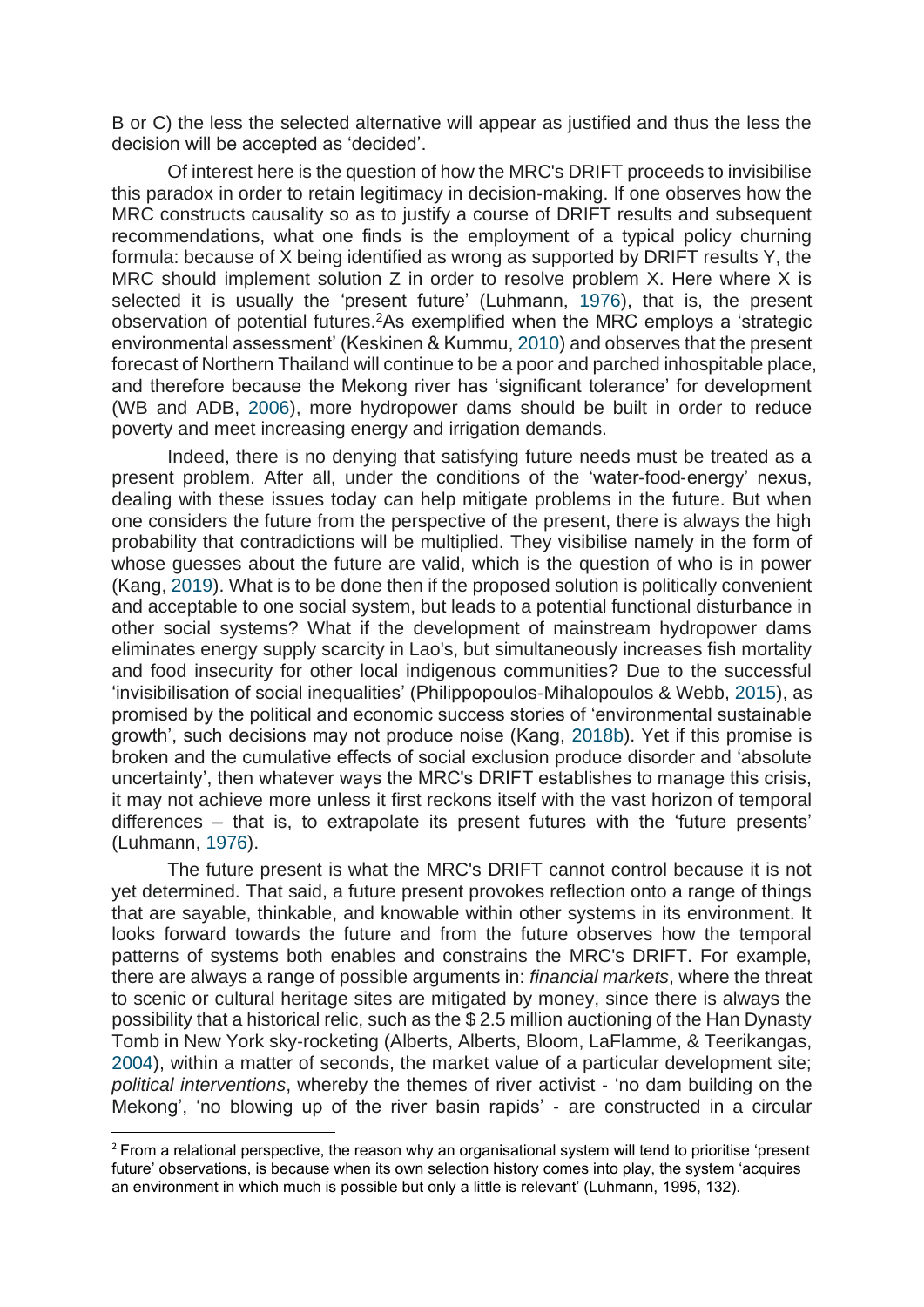relationship with the mass media and the political electoral cycles held usually every four to five years (Perlaz, [2005\)](https://onlinelibrary.wiley.com/doi/full/10.1002/sres.2635#sres2635-bib-0030); *scientific findings*, whereby the notion of 'ameliorating' the migratory impact of dams depends not on producing objective truths about the success stories of fish lifts, as these must first be evaluated positively against existing scientific publications, and hence by the system which may take decades to verify (Sverdup‐Jensen, [2002\)](https://onlinelibrary.wiley.com/doi/full/10.1002/sres.2635#sres2635-bib-0038); *or binding legal norms,* whereby the validity of damming the Xe Kong River for electric generation usually depends on the agreed established rules of the Power Purchase Agreement between Laos and Thailand – until something unexpected occurs, such as the collapse of the Xe‐Pian Xe‐Namnoy hydropower project, and the effect this has of cutting loose the law from its 'social moorings' (Kang, [2019\)](https://onlinelibrary.wiley.com/doi/full/10.1002/sres.2635#sres2635-bib-0015). In short, where the present future seems to lead to mono‐contextual descriptions that offer considerable potential for contradiction, the future present leads to poly‐contextual descriptions that instead serve to reduce the severity of the necessary‐impossible DRIFT paradox. This is because, above all, the future present motivates goal-directed planning, namely, it offers the MRC's DRIFT an arrangement of differentiated temporal horizons with which to observe problems and changes more specifically, and thus increase the 'recognition of possibilities that hitherto have remained unrecognized' (King & Thornhill, [2003\)](https://onlinelibrary.wiley.com/doi/full/10.1002/sres.2635#sres2635-bib-0017).

Of course, visibilising the alternativity of DRIFT results will inevitably increase the likelihood that selected results will become even less clear cut. They may even visibilise the 'emergency imaginaries' (Opitz & Tellmann, [2015\)](https://onlinelibrary.wiley.com/doi/full/10.1002/sres.2635#sres2635-bib-0029) of the 'co-evolution of unsustainability' (Kang, [2018b\)](https://onlinelibrary.wiley.com/doi/full/10.1002/sres.2635#sres2635-bib-0014) and subsequently perturbate 'degrowth' policies (Plaza‐Úbeda, Pérez‐Valls, Céspedes‐Lorente, & Payán‐Sánchez, [2019\)](https://onlinelibrary.wiley.com/doi/full/10.1002/sres.2635#sres2635-bib-0032). Yet this permanent oscillation between present futures and future presents, the invisibility and visibility of alternative results, or selection and variation, is in fact necessary for the MRC's DRIFT retention. It enables the MRC to maintain the impression that a holistic DRIFT has been fulfilled and therefore 'business as usual' is legitimate. It creates a higher degree of freedom for the MRC's DRIFT, since differentiated functional time frames also work as a constraint on the MRC's selections, thus consolidating the expectations of DRIFT. Finally, above all, it obliges the MRC to learn to take into account how its DRIFT results affect other systems in its environment, and how this might feed back onto the MRC's decision‐making process itself. Although the undecidability paradox will remain irresolvable because of the very disorganisation of the MRC's social environment, this does not imply that one has to lose heart and surrender to an 'anything goes' (Luhmann, [2000\)](https://onlinelibrary.wiley.com/doi/full/10.1002/sres.2635#sres2635-bib-0022). The question is only how might the MRC's DRIFT results develop cognitive strategies which can endure the irreducible complexity of the world and the selective indifference peculiar to all social systems, and to allow these operations to become productive? The answer, nevertheless, can only be answered by systems because with different social systems there comes different temporal time frames which reconstruct the reality of the world (and hence reduce complexity) in functionally differentiated ways.

### **5 Reflecting on the problem of holism**

This paper investigates the necessary‐impossible paradox facing MRC hydropower decision‐makers: that aspiring towards a holistic DRIFT is both socially useful and necessary, but also meaningless and impossible (because the future remains unknown). To illustrate the nuances of hydropower decision‐making, the paper contends that the necessary/impossible DRIFT paradox is best dealt with by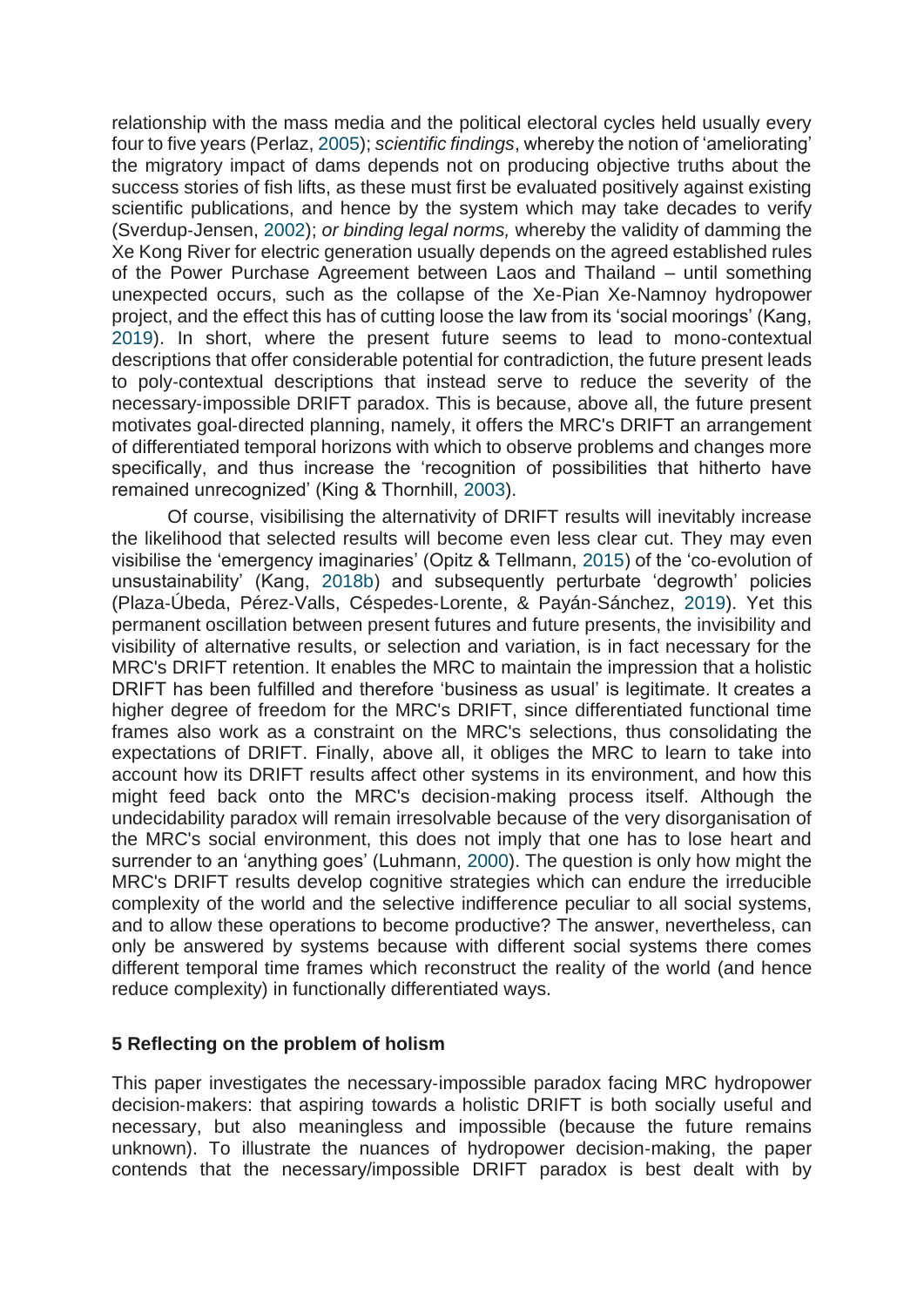employing a relational system‐environment model, as opposed to an essentialist Aristotelian parts‐whole model. This is because where the latter typically employs rational reasoning to show why DRIFT results are holistic, the former takes into account that holistic DRIFT results are contingent on the observer, on an organisation's position within a network of social systems. Hence, a relational approach differs because it acknowledges that DRIFT results are neither necessary, nor impossible, but are contingent depending on how social systems are able to temporalise their own modes of observation. In practice, this means only if diagnosis first captures how and why each social system (law, economy, politics, science, etc) employs a specialist criterion of success and relevance, is it possible to work out how these systems interact, hang together, contradict or reinforce each other to form the results of DRIFT. Indeed, this is what the three‐step relational framework of *variation*, *selection* and *retention* aims to recapture.

*Variation* captures the repertoire of possibilities afforded by social systems, when the selection is made by the MRC to implement DRIFT scenario planning and retain legitimacy in decision‐making.

*Selection* captures how the MRC's DRIFT (in)decision processes routinely emerges from the conflicting requirements of different social systems.

*Retention* captures the MRC's ability to register and process the variable conditions which may interrupt the link between the decision‐making paradox of selection and variation, between present futures (which takes DRIFT results as given), and future presents (which facilitates a poly‐contextual worldview of DRIFT results).

The contribution here of this relational framework is that by raising the level of abstraction, this enables the analysis to point to the complexity of modern society, and thus provide an innovative set of paradigms for disciplining the criticism of 'holism' in DRIFT decision-making. Of course, this disciplining is not to deny the claims of sceptics which scrutinise the impossibility of holism, nor is it to suggest that proponents which advocate the necessity of holistic 'integrative approaches' are futile aspirations which should be given up. But what the framework does do is transcend the two camps, by reformulating the problem of holism not as a question of whether the MRC's DRIFT offers more rational capacities for problem‐solving, but as the problem of how to develop a potential for tolerating the otherwise intolerable – that the crucial performance of organisational decision‐making is less the fixation of holistic aspirations, and more the responsivity of utilising the vast horizon of temporal differences for coping with complexity.

#### **Acknowledgments**

I would like to thank David Devlaeminck, Su Yu, Joseph Dellapenna, Marleen van Rijswick and the anonymous reviewers for their invaluable feedback made on earlier versions of this manuscript. I also thank the China International Water Law Research Group and the organisers of the 2018 'Empowering Hydro‐diplomacy' conference at the Hague for their support and encouragement.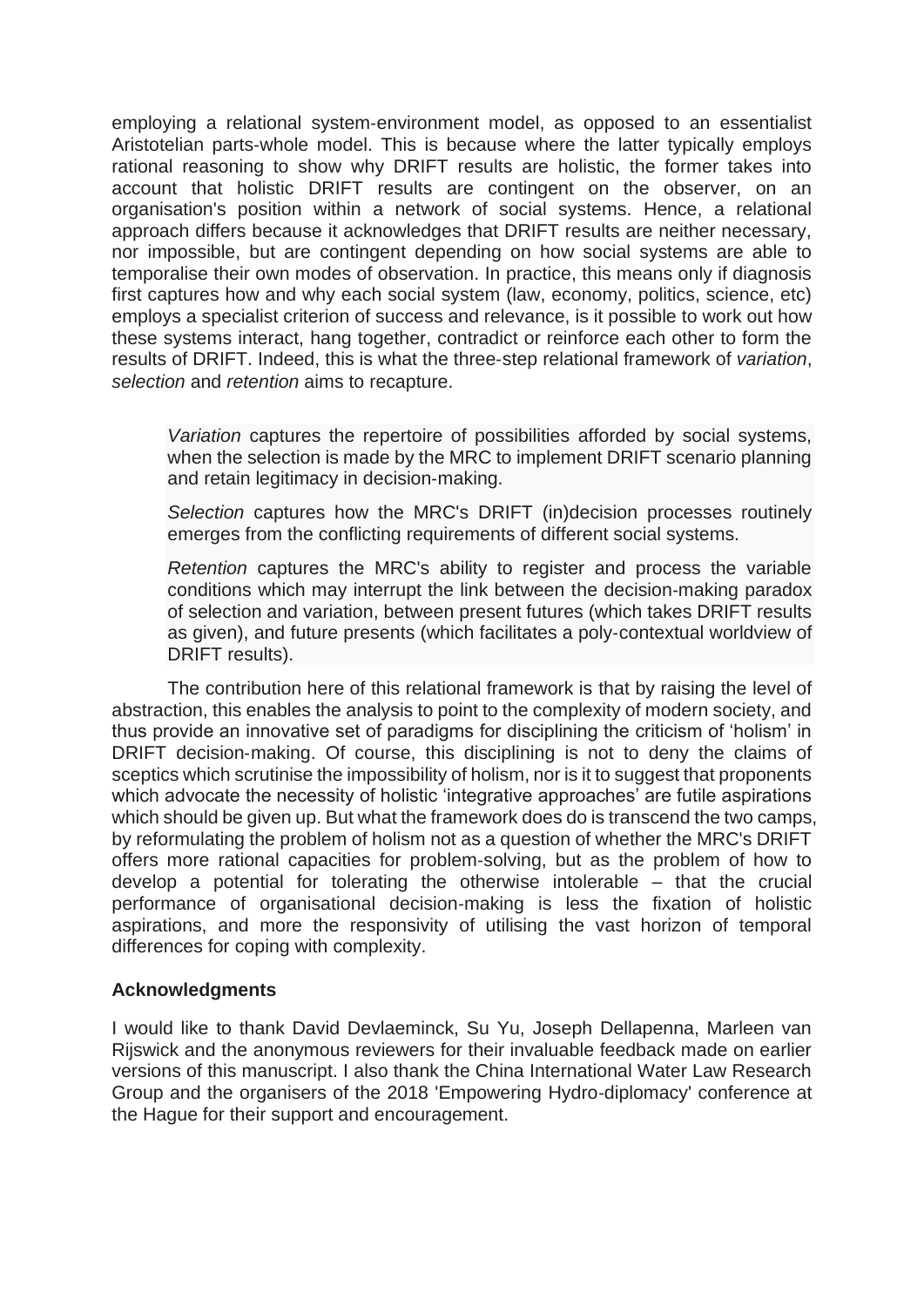# **References**

Alberts, H. C., Alberts, R. M., Bloom, M. F., LaFlamme, A. D., & Teerikangas, S. (2004). The Three Gorges Dam Project from a systems viewpoint. Systems Research and Behavioral Science, 21, 585– 602. https://doi.org/10.1002/sres.604

Allen, P. M. (2000). Knowledge, ignorance, and learning. Emergence, A Journal of Complexity Issues in Organizations and Management, 2, 78– 103.

Andersen, N. Å. (2003a). Polyphonic organisations. In T. Hernes, & T. Bakken (Eds.), Autopoietic organization theory (pp. 151– 182). Oslo and Copenhagen: Liber & Abstract, Copenhagen Business School Press.

Andersen, N. Å. (2003b). The undecidability of decisions. In T. Hernes, & T. Bakken (Eds.), Autopoietic organization theory: Drawing on Niklas Luhmann's social systems perspective (pp. 235– 258). Oslo: Copenhagen Business School Press.

Barlow, C. (2016). Conflicting agendas in the Mekong River: mainstream hydropower development and sustainable fisheries. In W. W. Taylor, R. Welcomme, D. M. Bartley, C. I. Goddard, & N. J. Leonard (Eds.), Freshwater, fish and the future: proceedings of the global cross‐sectoral conference (pp. 281– 287). Rome: Food and Agriculture Organization of the United Nations.

Borch, C. (2011). Niklas Luhmann (Key Sociologists). Oxon: Routledge.

Campbell, L., Suhardiman, D., Giordano, M., & McCornick, P. (2015). Environmental impact assessment: Theory, practice and its implications for the mekong hydropower debate. International Journal of Water Governance, 3, 93– 116.

Djanibekov, N., Van Assche, K., & Valentinov, V. (2016). Water Governance in Central Asia: A Luhmannian Perspective. Society & Natural Resources, 29, 822– 835.

Dore, J., Lebel, L., & Molle, F. (2012). A framework for analysing transboundary water governance complexes, illustrated in the Mekong Region. Journal of Hydrology, 466‐ 467, 23– 36.

Fuchs, S. (2009). Against essentialism: A theory of culture and society. Cambridge, Mass: Harvard University Press.

Habermas, J. (1984). The theory of communicative action (Vol. 1: Reason and the rationalization of society, trans. Thomas McCarthy). Boston: Beacon.

Islam, S., & Susskind, L. E. (2012). Water diplomacy: A negotiated approach to managing complex water networks. New York: Routledge.

Kang, K. (2018a). Making paradoxes invisible: international law as an autopoietic system. International Journal of Law in Context, 14, 315– 334. https://doi.org/10.1017/S174455231700026X

Kang, K. (2018b). Making Use of Paradoxes: Law, Transboundary Hydropower Dams and Beyond the Technical. Law and Critique, 29, 107– 128. https://doi.org/10.1007/s10978‐017‐9199‐2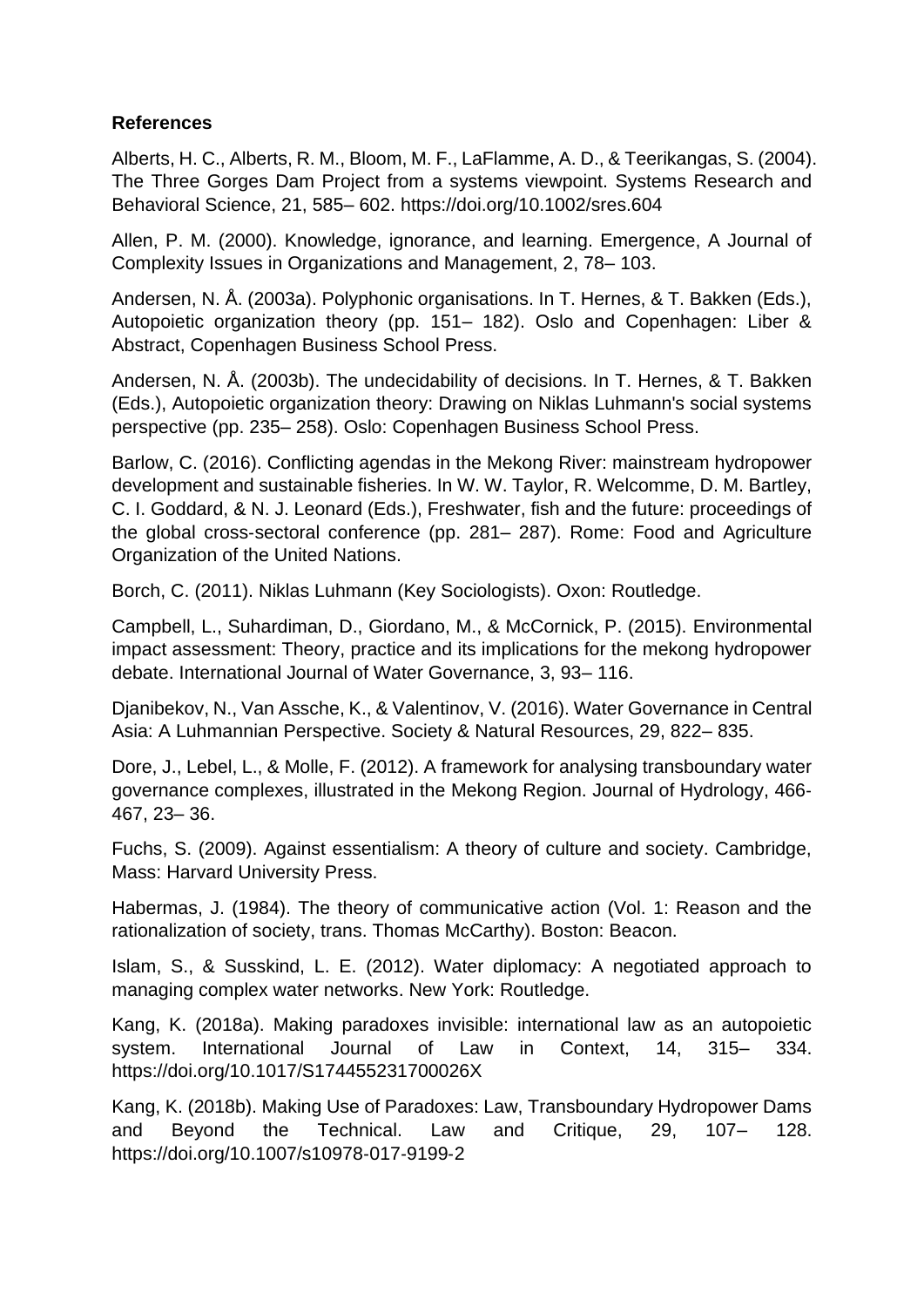Kang, K. (2019). On the problem of the justification of river rights. Water International, 1– 17. https://doi.org/10.1080/02508060.2019.1643523

Keskinen, M., & Kummu, M. (2010). Impact assessment in the Mekong—Review of strategic environmental assessment (SEA) & cumulative impact assessment (CIA). Espoo: Water & Development Publications ‐ Aalto University.

King, M., & Thornhill, C. (2003). Niklas Luhmann's theory of politics and law. Basingstoke, UK: Palgrave Macmillan.

Lahmeyer International (2004). In M. Limited (Ed.), Power System Development Plan for Lao PDR. Auckland, New Zealand: Department of Electricity.

Lejano, R., Ingram, M., & Ingram, H. (2013). The power of narrative in environmental networks. Cambridge, MA: MIT Press.

Luhmann, N. (1976). The future cannot begin: temporal structures in modern society. Social Research, 43, 130– 152.

Luhmann, N. (1995). Social systems. Stanford, California: Stanford University Press.

Luhmann, N. (2000). Organisation und Entscheidung [Organization and decision]. Opladen: Westdeutscher Verlag.

Luhmann, N. (2004). Law as a social system. Oxford: Oxford University Press.

Luhmann, N. (2012). Theory of Society. Stanford: Stanford University press.

Luhmann, N. (2018). Organization and decision. Cambridge: Cambridge University Press. https://doi.org/10.1017/9781108560672

McManamay, R. A., & Bevelhimer, M. S. (2013). A holistic framework for environmental flows determination in hydropower contexts. ORNL/TM‐2013/159. Oak Ridge National Laboratory.

Moeller, H.‐G. (2012). The radical Luhmann. New York: Columbia University Press.

Molle, F. (2008). Nirvana concepts, narratives and policy models: Insights from the water sector. Water Alternatives, 1, 131– 156.

Opitz, S., & Tellmann, U. (2015). Future Emergencies: Temporal Politics in Law and Economy. Theory, Culture and Society, 32, 107– 129.

Perlaz, J. (2005). In life on the Mekong, China's dams dominate, the New York times. New York: The New York Times Company.

Philippopoulos‐Mihalopoulos, A., & Webb, T. E. (2015). Vulnerable bodies, vulnerable systems. International Journal of Law in Context, 11, 444– 461.

Plaza‐Úbeda, J. A., Pérez‐Valls, M., Céspedes‐Lorente, J. J., & Payán‐Sánchez, B. (2019). The contribution of systems theory to sustainability in degrowth contexts: The role of subsystems. Systems Research and Behavioral Science, 1– 14. https://doi.org/10.1002/sres.2600